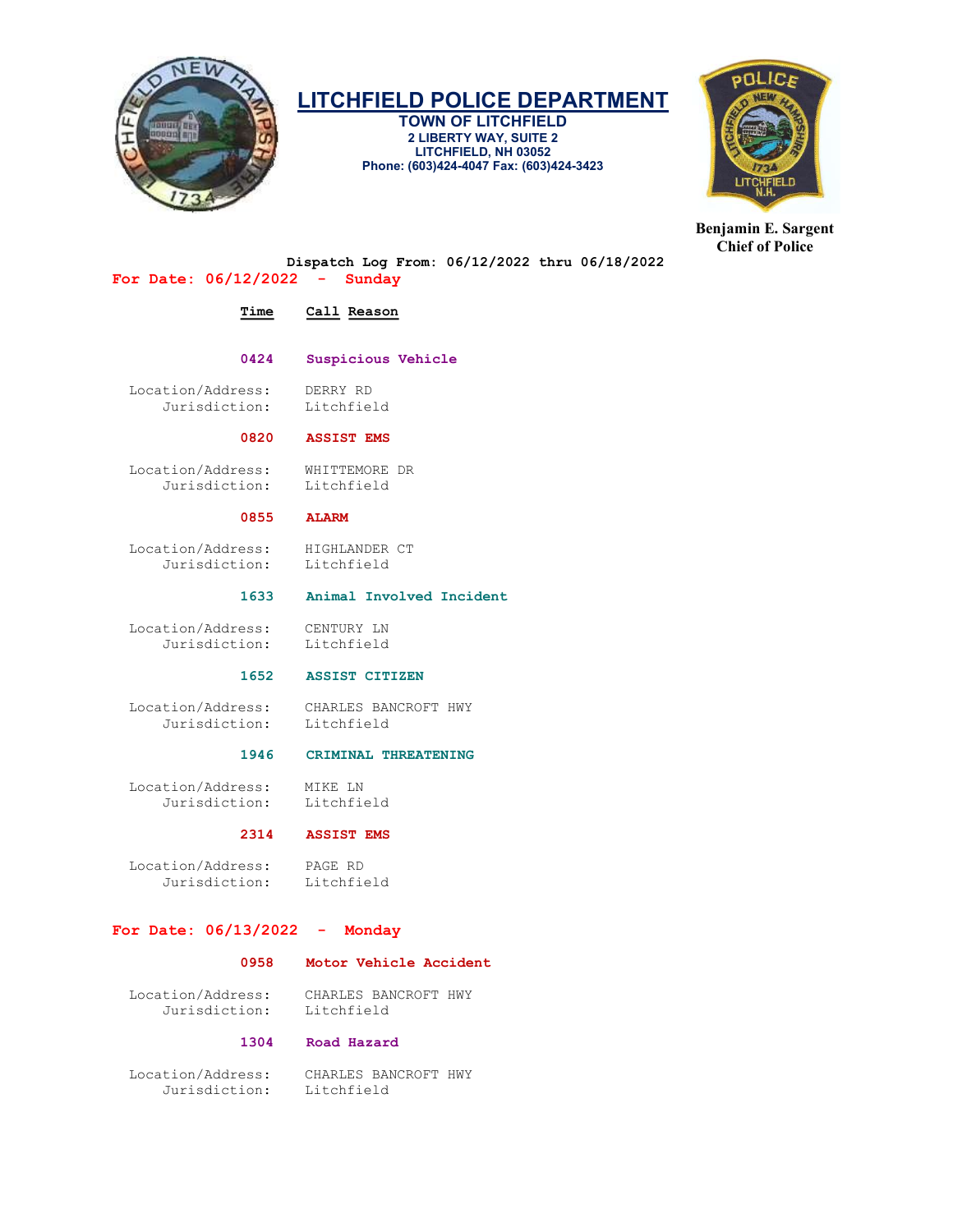### 1305 ASSAULT

 Location/Address: MCELWAIN DR Jurisdiction:

### 1310 ASSIST OTHER AGENCY

 Location/Address: LIBERTY WAY Jurisdiction: Litchfield

### 1323 Follow Up

 Location/Address: LIBERTY WAY Jurisdiction: Litchfield

### 1327 ASSIST OTHER AGENCY

 Location/Address: LIBERTY WAY Jurisdiction: Litchfield

### 1448 ASSIST CITIZEN

 Location/Address: BIXBY RD Jurisdiction: Litchfield

### 1538 Animal Involved Incident

 Location/Address: EVERGREEN CIR + BRANDY CIR Jurisdiction: Litchfield

## 1633 ASSIST EMS

 Location/Address: MASON DR MASUN L.<br>Litchfield

### 1826 Neighborhood Dispute

 Location/Address: SNOWDROP LN Jurisdiction: Litchfield

#### 1923 Civil Issue

 Location/Address: WREN ST Jurisdiction: Litchfield

### 2251 MOTOR VEHICLE COMPLAINT

 Location/Address: ARCADIAN LN Jurisdiction: Litchfield

### For Date: 06/14/2022 - Tuesday

#### 0112 Deliver A Message

 Location/Address: BURGESS DR Jurisdiction: Litchfield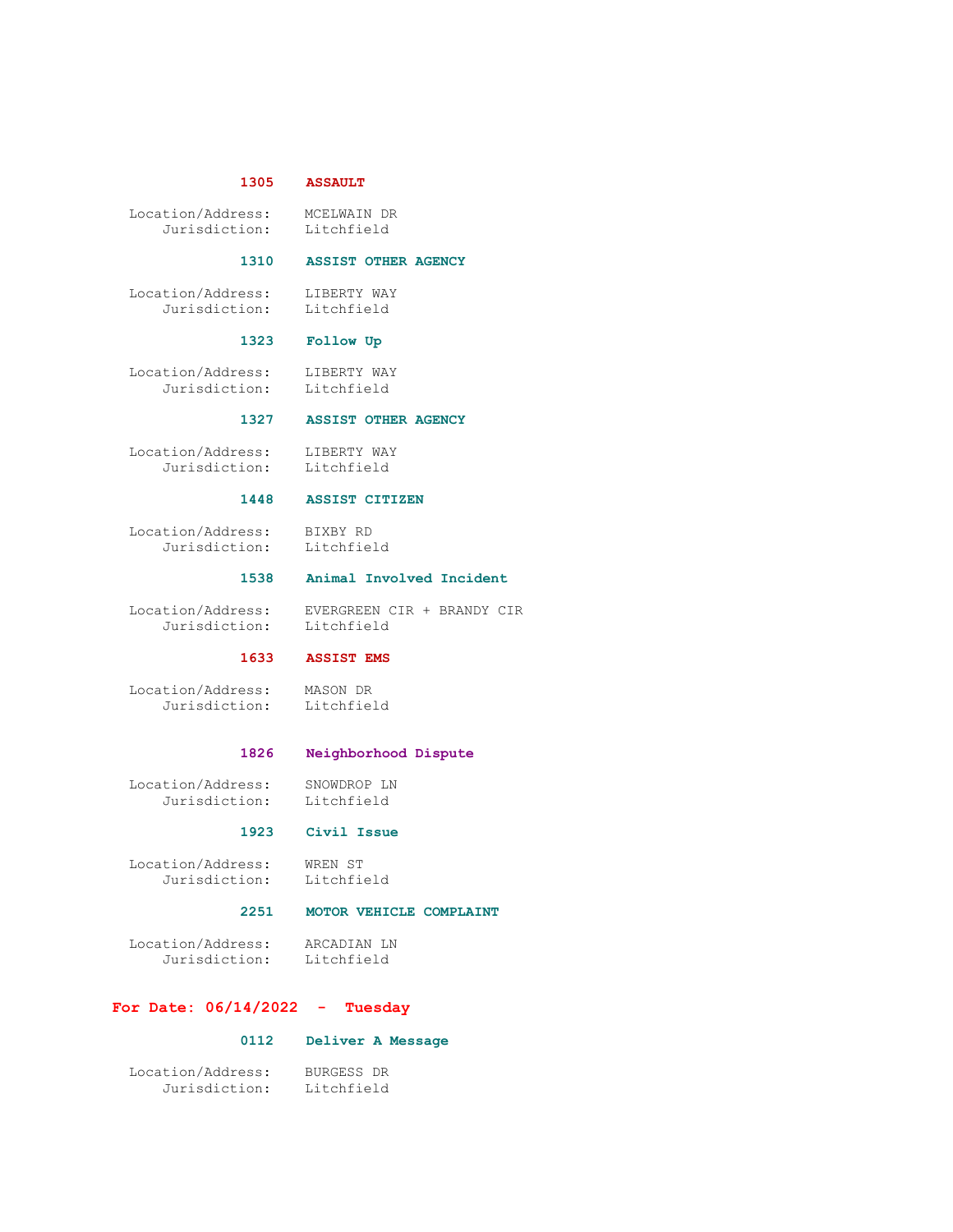

TOWN OF LITCHFIELD 2 LIBERTY WAY, SUITE 2 LITCHFIELD, NH 03052 Phone: (603)424-4047 Fax: (603)424-3423



Benjamin E. Sargent Chief of Police

### 0215 TRAINING

Location/Address: LIBERTY WAY<br>Jurisdiction: Litchfield Jurisdiction:

### 0857 Follow Up

 Location/Address: MCELWAIN DR Jurisdiction: Litchfield

### 0924 ASSIST CITIZEN

Jurisdiction: Litchfield

Location/Address: ALBUQUERQUE AVE + BLACKBIRD LN

### 0954 Community Relations

Location/Address: HIGHLANDER CT<br>Jurisdiction: Litchfield Jurisdiction:

### 1058 Follow Up

Location/Address: LIBERTY WAY<br>Jurisdiction: Litchfield Jurisdiction:

1254 ASSIST CITIZEN

 Location/Address: BLUE JAY WAY Jurisdiction: Litchfield

# 1614 DISABLED Motor Vehicle

Location/Address: ROBYN AVE<br>Jurisdiction: Litchfield Jurisdiction:

### 1633 Animal Involved Incident

 Location/Address: MORGAN RD Jurisdiction:

### 1740 TRAINING

 Location/Address: LIBERTY WAY Jurisdiction: Litchfield

# 1811 JUVENILE OFFENSES

 Location/Address: CORNING RD Jurisdiction:

### 1911 Vin Check

 Location/Address: BURGESS DR Jurisdiction: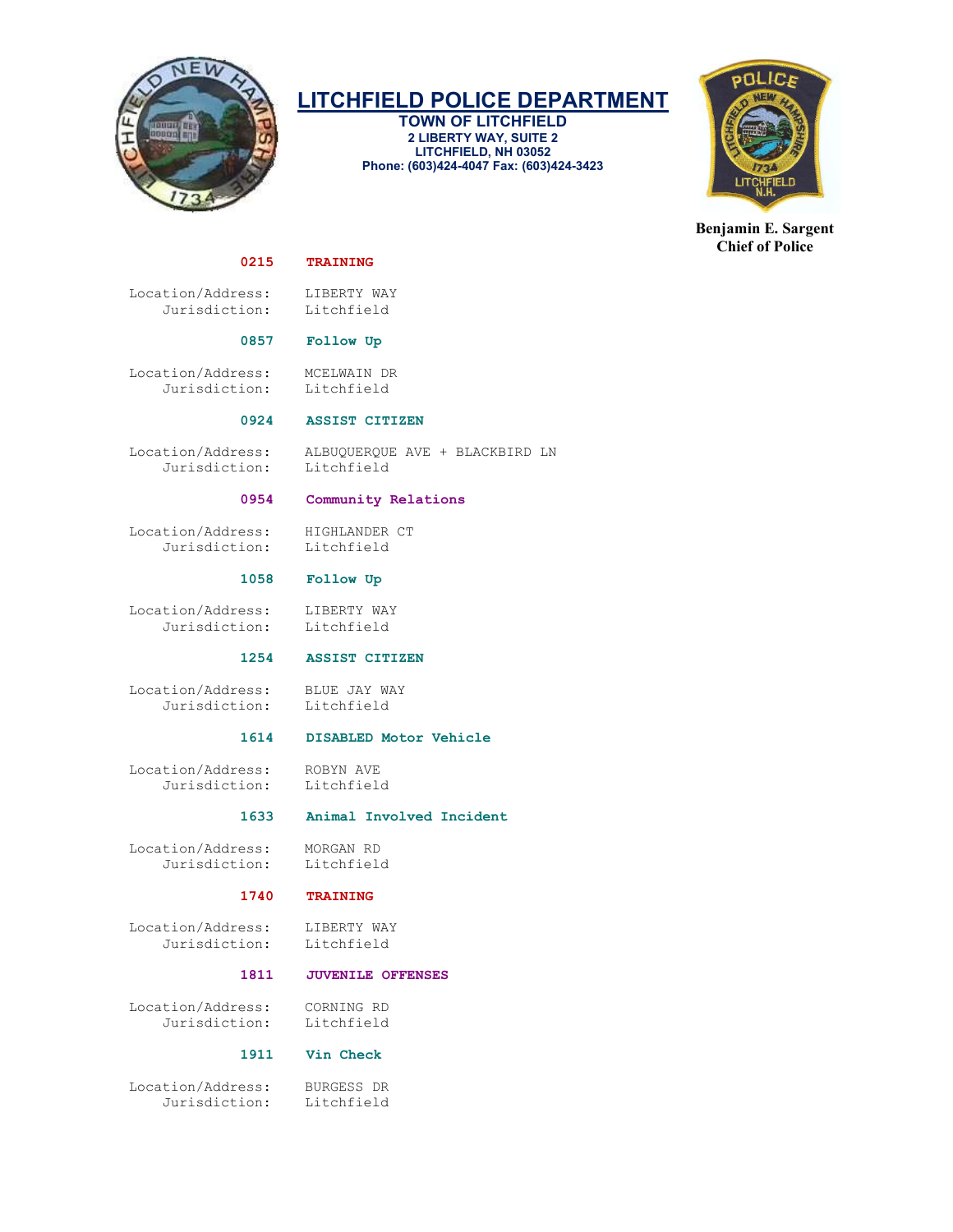### 1920 Fire, General

| Location/Address: | LIBERTY WAY |
|-------------------|-------------|
| Jurisdiction:     | Litchfield  |

#### 2158 ASSIST EMS

 Location/Address: MOLSOM CIR Jurisdiction: Litchfield

#### 2325 COMPLAINT

 Location/Address: LOUISE DR Jurisdiction: Litchfield

# For Date: 06/15/2022 - Wednesday

### 0647 Motor Vehicle Accident

 Location/Address: CHARLES BANCROFT HWY Jurisdiction: Litchfield

### 0843 Follow Up

 Location/Address: LIBERTY WAY Jurisdiction: Litchfield

### 0900 ASSIST OTHER AGENCY

Location/Address: LIBERTY WAY<br>Jurisdiction: Litchfield Jurisdiction:

### 0940 ABANDONED MV

Location: SAWMILL PARK<br>Jurisdiction: Litchfield Litchfield

#### 1101 ASSIST OTHER AGENCY

 Location/Address: LIBERTY WAY Jurisdiction: Litchfield

### 1221 Animal Involved Incident

 Location/Address: CHARLES BANCROFT HWY + JAMESWAY DR Jurisdiction:

# 1405 ABANDONED MV

 Location/Address: CHARLES BANCROFT HWY Litchfield

# 1454 Community Relations

 Location/Address: HIGHLANDER CT Jurisdiction: Litchfield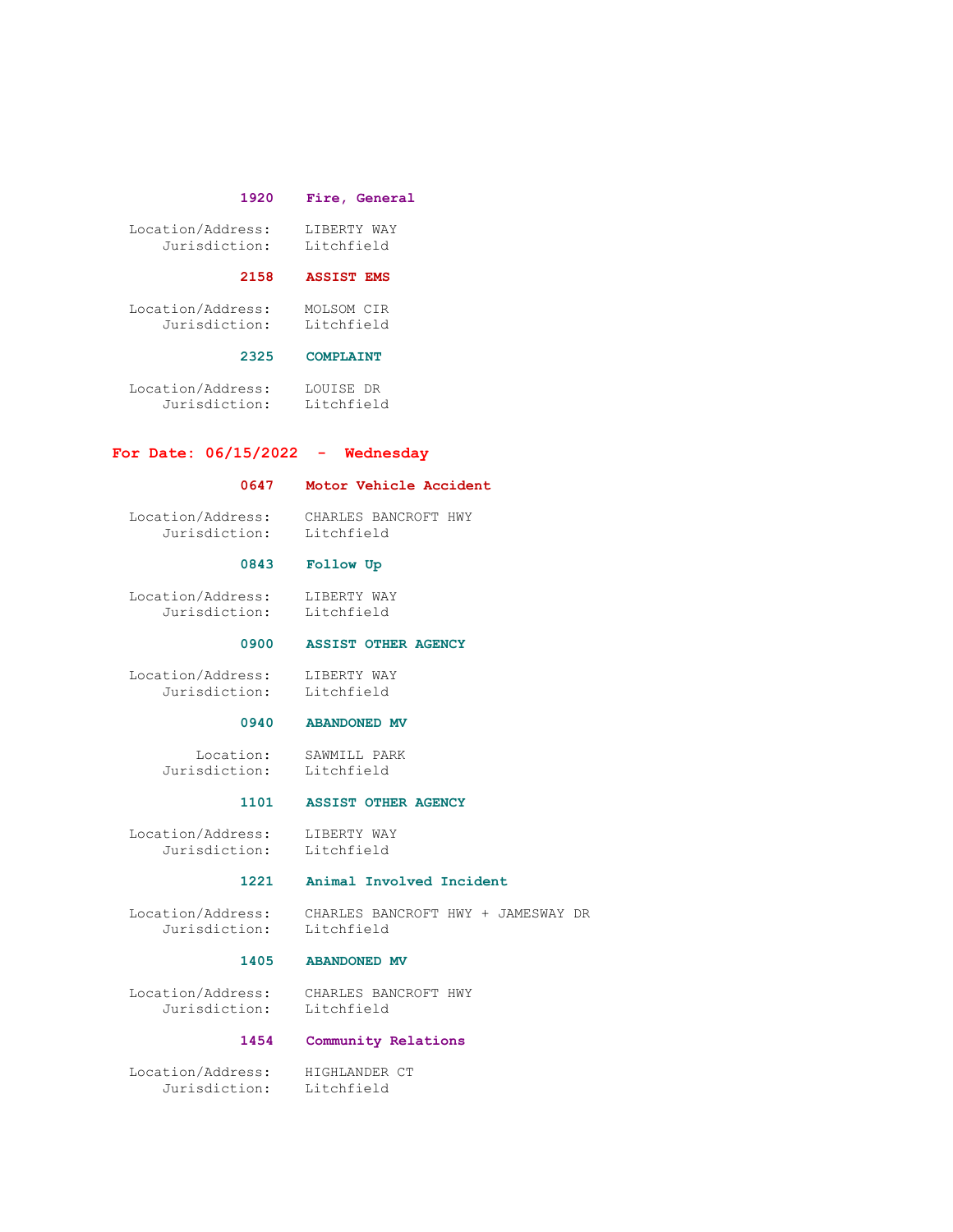

TOWN OF LITCHFIELD 2 LIBERTY WAY, SUITE 2 LITCHFIELD, NH 03052 Phone: (603)424-4047 Fax: (603)424-3423



Benjamin E. Sargent Chief of Police

### 1631 FOUND/LOST PROPERTY

Location/Address: JEFF LN<br>Jurisdiction: Litchfield Jurisdiction:

### 1651 ASSIST OTHER AGENCY

 Location/Address: LIBERTY WAY Jurisdiction: Litchfield

1706 Follow Up

 Location/Address: COURTLAND AVE Jurisdiction: Litchfield

### 1816 ALARM

 Location/Address: LOCKE MILL DR Jurisdiction:

### 1848 TRAINING

Location/Address: LIBERTY WAY<br>Jurisdiction: Litchfield Jurisdiction:

### 1912 Follow Up

 Location/Address: CHARLES BANCROFT HWY Jurisdiction: Litchfield

# 1926 MOTOR VEHICLE LOCKOUT

 Location/Address: CHASE BROOK CIR Jurisdiction:

### 1937 ASSIST EMS

 Location/Address: NESENKEAG DR Jurisdiction:

### 2051 MOTOR VEHICLE COMPLAINT

 Location/Address: ALBUQUERQUE AVE Jurisdiction: Litchfield

### 2055 Follow Up

Location/Address: LIBERTY WAY<br>Jurisdiction: Litchfield Jurisdiction:

### 2352 Suspicious Vehicle

 Location/Address: COLBY RD Jurisdiction: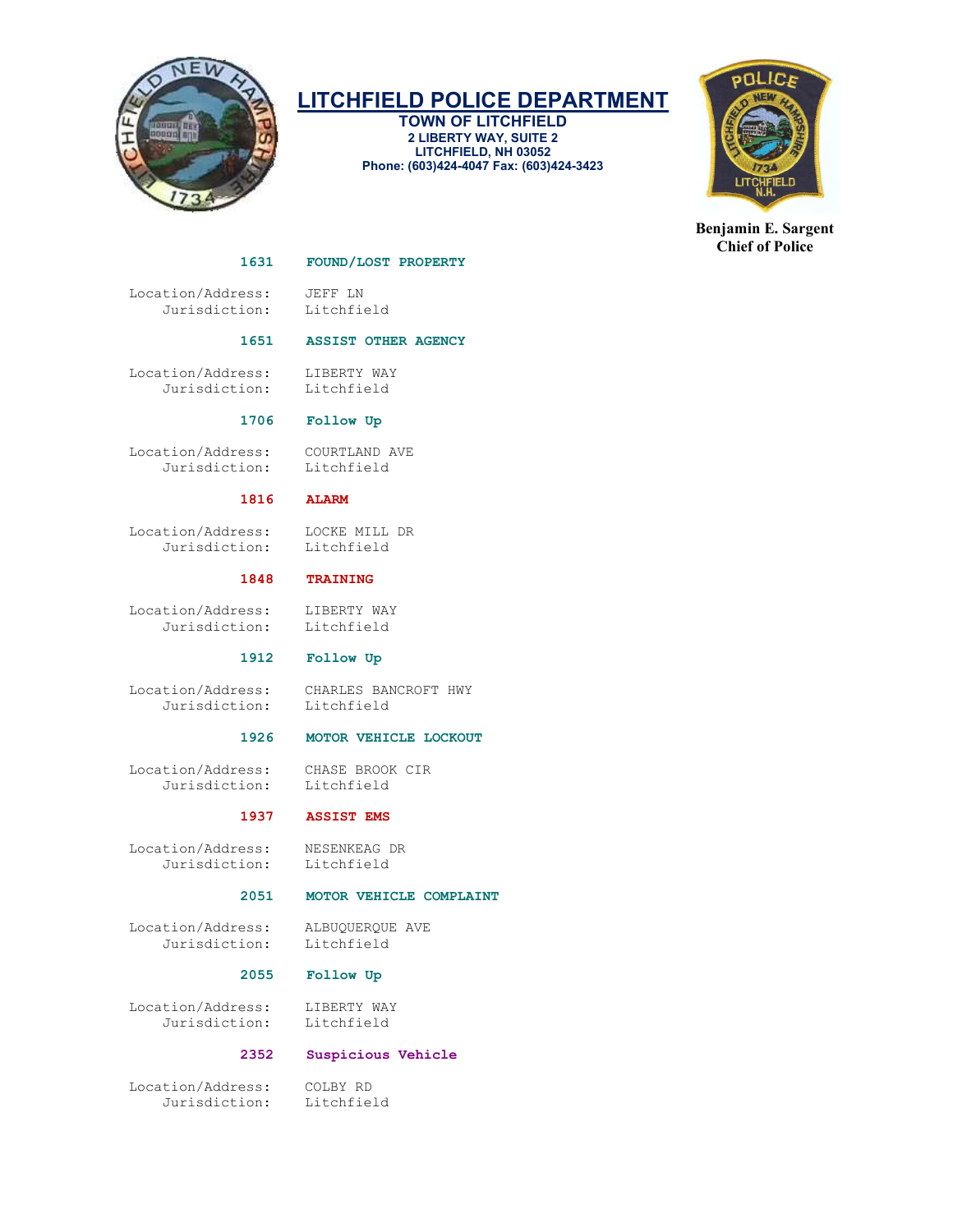### For Date: 06/16/2022 - Thursday

### 0805 ASSIST OTHER AGENCY

 Location/Address: PEARSON ST Jurisdiction: Litchfield

### 0820 PAPERWORK SERVICE

 Location/Address: TALENT RD Jurisdiction: Litchfield

#### 1158 ABANDONED MV

 Location/Address: HILLCREST RD Jurisdiction: Litchfield

### 1215 Scam Telephone

 Location/Address: CHARLES BANCROFT HWY Jurisdiction:

# 1711 Suspicious Vehicle

 Location/Address: CHARLES BANCROFT HWY Jurisdiction:

### 1725 Motor Vehicle Accident

Jurisdiction: Litchfield

Location/Address: PINECREST RD + CHARLES BANCROFT HWY

### 2113 Follow Up

Location/Address: MOOSE HOLLOW RD<br>Jurisdiction: Litchfield Jurisdiction:

### 2138 Suspicious Vehicle

 Location/Address: WEATHERSTONE RD Jurisdiction: Litchfield

### 2218 ASSIST EMS

Location/Address: CHARLES BANCROFT HWY<br>Jurisdiction: Litchfield Jurisdiction:

### For Date: 06/17/2022 - Friday

### 0344 ALARM

 Location/Address: WESTVIEW DR Jurisdiction:

0839 Follow Up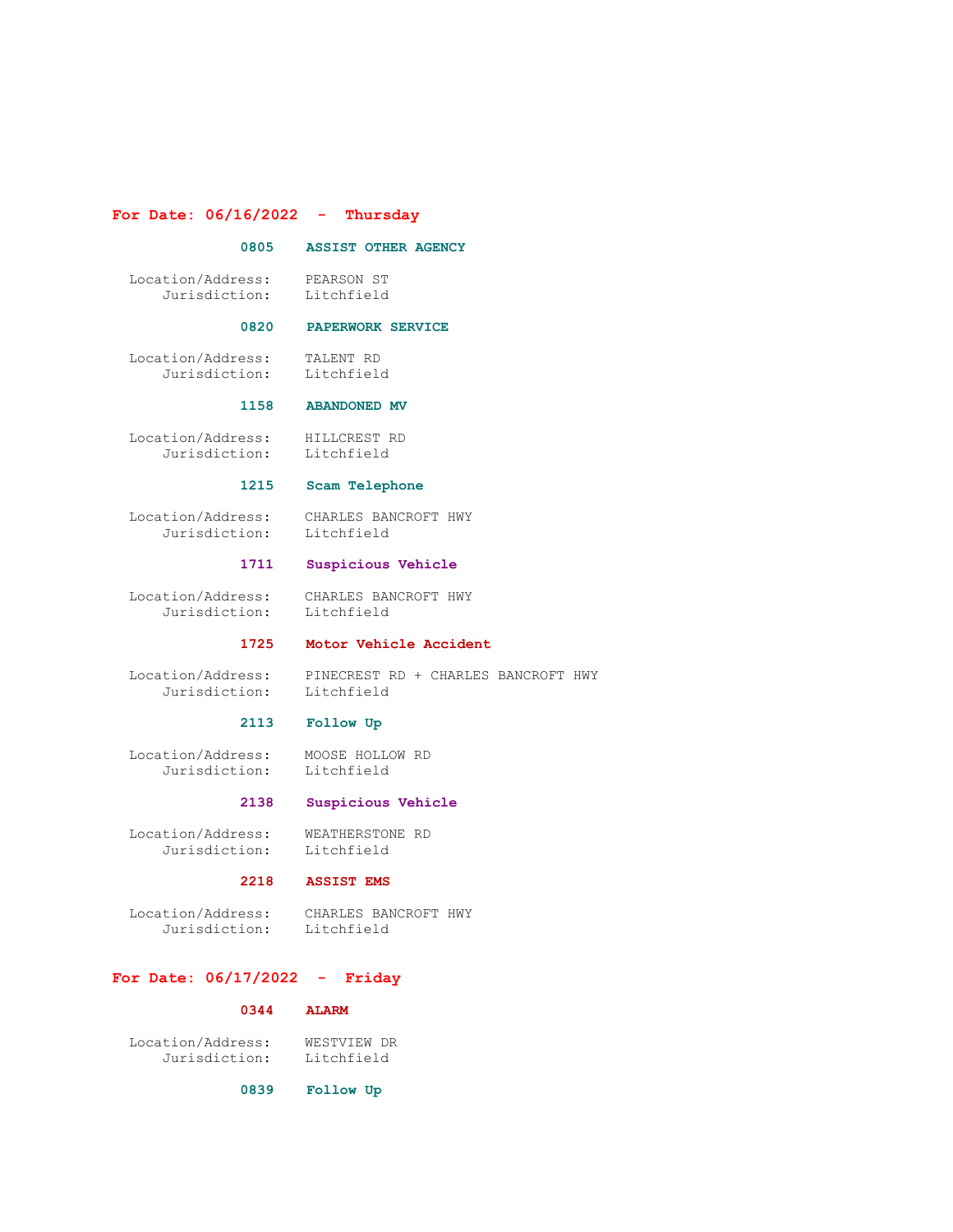

TOWN OF LITCHFIELD 2 LIBERTY WAY, SUITE 2 LITCHFIELD, NH 03052 Phone: (603)424-4047 Fax: (603)424-3423



Benjamin E. Sargent Chief of Police

 Location/Address: LIBERTY WAY Jurisdiction: Litchfield

### 1131 FINGERPRINTING

Location/Address: LIBERTY WAY<br>Jurisdiction: Litchfield Jurisdiction:

### 1238 Follow Up

Location/Address: LIBERTY WAY<br>Jurisdiction: Litchfield Jurisdiction:

### 1436 COMPLAINT

 Location/Address: LEDGEWOOD DR Jurisdiction:

### 1600 Suspicious Vehicle

 Location/Address: WOODHAWK WAY Jurisdiction: Litchfield

### 1605 Follow Up

 Location/Address: DARLENE LN Jurisdiction:

### 1657 Animal Involved Incident

 Location/Address: TEMPLE DR Jurisdiction:

### 1816 PAPERWORK SERVICE

Location/Address: LIBERTY WAY<br>Jurisdiction: Litchfield Jurisdiction:

# 2026 COMPLAINT

 Location/Address: CHARLES BANCROFT HWY Jurisdiction:

### For Date: 06/18/2022 - Saturday

### 0833 ASSIST CITIZEN

| Location/Address: | LIBERTY WAY |
|-------------------|-------------|
| Jurisdiction:     | Litchfield  |

### 1204 ASSIST OTHER AGENCY

Location/Address: CHARLES BANCROFT HWY